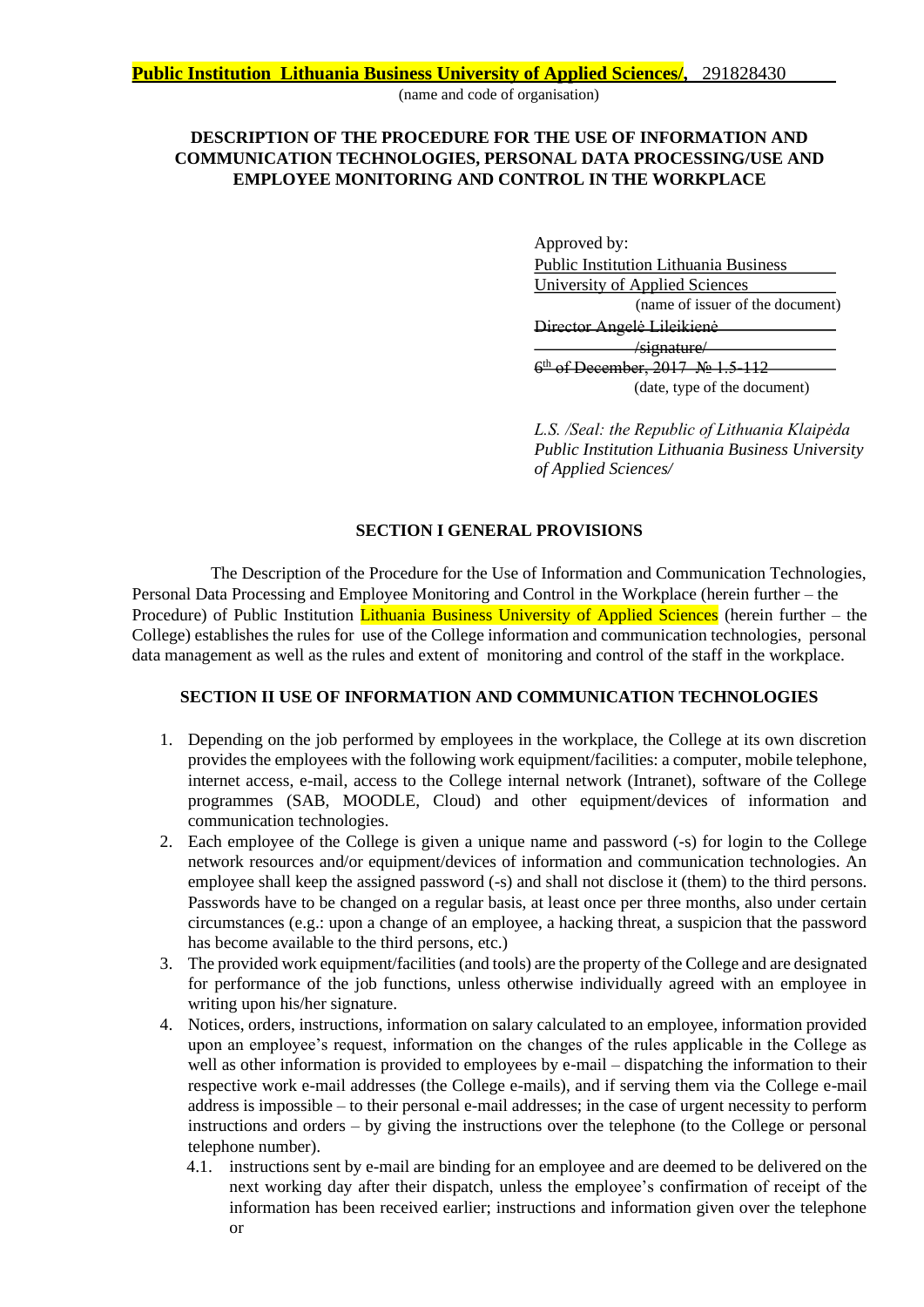via a sms message are deemed to be served and binding at the moment of the call and dispatch of the sms message, respectively.

- 5. The employees who use e-mail, internet access and other devices of information and communication technologies provided by the College, **are strictly prohibited**:
	- 5.1. to publish, disseminate the confidential information of the College (including but not limited to copyright objects, internal documents of the College) on the internet, to record it to the data storage devices or to sent to a personal e-mail address or to that of the third persons, if this is not related with performance of the job functions and/or instructions of the employer.
	- 5.2. to use the College e-mail, internet access or equipment of information and communication technologies provided by the College for personal or commercial purposes, for activities prohibited by legislation of the Republic of Lithuania, for transmission of the information of defamatory, abusive, discriminatory, threatening character or the one contravening the principles of the public morals and order, computer viruses, unsolicited information (spam) or for other purposes that may infringe the lawful interests of the College or other persons.
	- 5.3. to download, install, retain, use, copy or disseminate directly unrelated to the job and/or any unauthorized, illegal, copy-right infringing or personal software/hardware and/or graphic/audio/video material.
	- 5.4. to send and receive data, which is (might be) virus infected, has other different programming codes, files that might impair the functioning and security of the computer or telecommunication systems, devices and software.
	- 5.5. to use the equipment for unlawful access to the data or systems, penetration testing and scanning of the systems, network flow monitoring.
	- 5.6. without permission of the College, to make unauthorised modifications and repair of hardware and software of information and communication technologies either by himself /herself or through engagement of the third persons.
	- 5.7. to transfer hardware and software of information and communication technologies owned by the College to the third persons if such a transfer is not related with performance of an employee's job functions or may in whichever way harm the College's interests.
	- 5.8. to perform other actions unrelated to performance of the job functions or contradicting the legislation.
- 6. When the College employees use the e-mail and internet resources for their personal purposes and/or do not comply with the requirements of the present Regulations, the College does not guarantee the confidentiality of personal information of the employees.

# **SECTION III PERSONAL DATA PROCESSING AND RETENTION**

- 7. Personal data shall be processed in the College for the following purposes:
	- 7.1. Employees' names and surnames, personal ID number or other ID numbers, social insurance numbers, contact details (addresses of place of residence, telephone numbers and personal email addresses), details on marital status and minor children – for the purposes of concluding and performance of a labour agreement; formation of an employee's file of work records, calculation of a salary/wage and other payments due to the employees as well as their tax liabilities and tax benefits; for granting of holiday and free days for a child care (granted to mother/father), unpaid holidays, extended holidays and for other accounting purposes of the College; for provision of the details about the employees, their salaries/wages, taxes paid in respect of the employees to the governmental authorities and for other purposes related with appropriate performance of the employer's obligations.
	- 7.2. Details and documents on education, health condition to the extent necessary to conclude and perform a labour agreement with employees, to ensure the appropriate labour environment for an employee and the conditions for performance of an employee's job functions.
	- 7.3. Employees' bank account numbers to the extent necessary to transfer a wage/salary and other payments to the employees.
	- 7.4. Details on the membership in a trade union to the extent necessary for the College to ensure the special rights of the employees related with the membership in a trade union.
	- 7.5. Contact details of employees for maintaining appropriate communication when an employee is outside the workplace.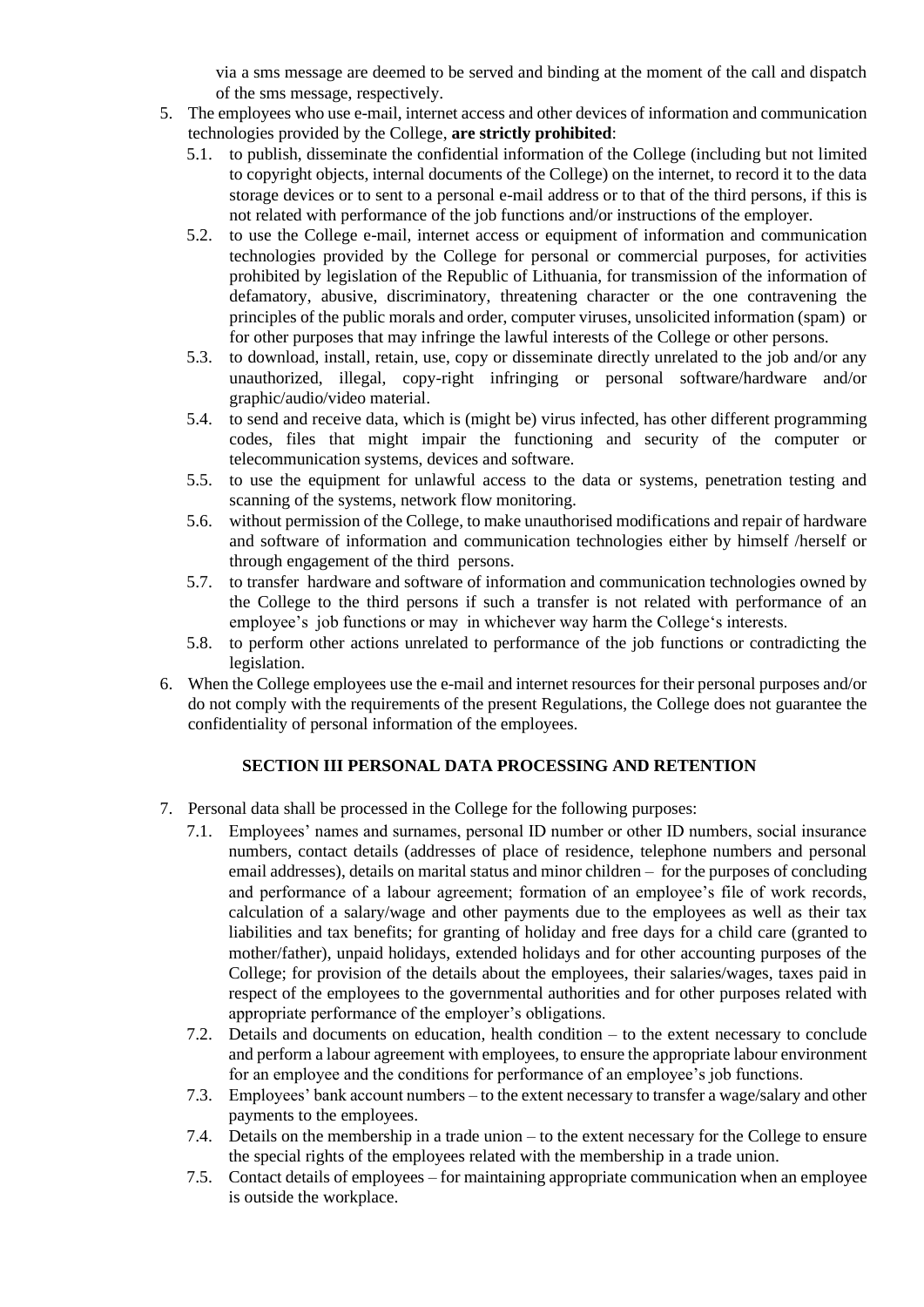- 7.6. Details of customers-private persons, personal or ID codes, contact details (addresses of places of residence, phone numbers and e-mail addresses) shall be gathered, processed and used for the purposes of ordering, concluding the contracts with the customers, delivery of goods, invoicing and other purposes directly related with the service rendering to the customers as well as for the purpose of collecting the data on orders and needs of the customers.
- 8. The procedure for data collection and retention:
	- 8.1. Data about employees shall be collected with the employees' consent from the data and documents provided by the employees and/or governmental or municipal authorities.
	- 8.2. Data about customers shall be collected with the customers' consent by acquiring the data from the customers and gathering the data in the public domain.
	- 8.3. All or a part of the collected data of the employees and the customers shall be entered into the College accounting system to the extent required for the accounting purposes of the College.
	- 8.4. Personal data shall not be retained in the College longer than it is required for the data processing purposes and shall be destroyed when no longer needed. Every 3 years the collected and retained data shall be additionally reviewed and the unnecessary data as well as the ones, which are not subject to the legislative requirement of mandatory retention for the periods established in the legislation, shall be destroyed.
	- 8.5. Personal data may be archived when the legislative acts provide for the retention periods of the documents, which contain personal data, taking measures to protect the personal data and to ensure their confidentiality.
- 9. To attain the above purposes the College shall follow the following principles:
	- 9.1. necessity the College shall collect, accumulate and use personal data only to the extent inevitably necessary for the purposes referred to herein.
	- 9.2. relevance data shall be collected for a specified, clear and particular purpose, it shall be adequate in relation to such a purpose and shall not be further processed and/or retained in a manner incompliant with the purposes referred to in the present Procedure.
	- 9.3. transparency data shall be collected in the College by lawful and fair methods only.
	- 9.4. adequacy personal data, which is received for the purposes referred to herein, is relevant and not excessive in relation to the established purpose.
	- 9.5. accuracy any data related with control of an employee is accurate and if necessary, updated on a regular basis. Inaccurate data shall be rectified or deleted.
	- 9.6. security the College has implemented relevant technical and organizational measures in order to ensure security and confidentiality of any retained personal data as well as its protection from external tampering and unauthorised use.
- 10. Persons, whose personal data is collected, retained, stored and/or used (herein further the Data subjects) shall have the right:
	- 10.1. to be informed what personal data and for what purpose are collected and processed, from what sources it has been obtained, if the sources are identifiable. Once a year the data may be provided to a person free of charge, if the scope of the requested data does not exceed the scope of a summary of the processed data. If the data is requested more often or the scope of the requested data exceeds the scope of a summary of the processed data, it shall be provided subject to payment of administrative costs for preparation and submission of such data. Amount of a fee shall be established by the director's order.
	- 10.2. to submit requests for rectification of inaccurate data, modification, deletion/destruction of data. Having rectified, modified, deleted the data upon a request of the Data subjects, the latter shall be informed about the rectification, modification, deletion of the data.
	- 10.3. by a written notice or via e-mail allowing for identification of the sender, to recall his/her consent to the collecting, retaining his/her personal data. Recall of the consent does not affect the processing of the data that has been lawfully collected prior to the recall of the consent.
- 11. Data protection
	- 11.1. Disclosure of the personal data held by the College to the third persons is prohibited, unless such a disclosure of the data is stipulated by legislative acts or orders of governmental or municipal authorities, except for the cases, when
		- 11.1.1. the data subject has expressed his/her consent to disclosing of such data;
		- 11.1.2. disclosure of the data is required for performance of agreements between the data subject and the college;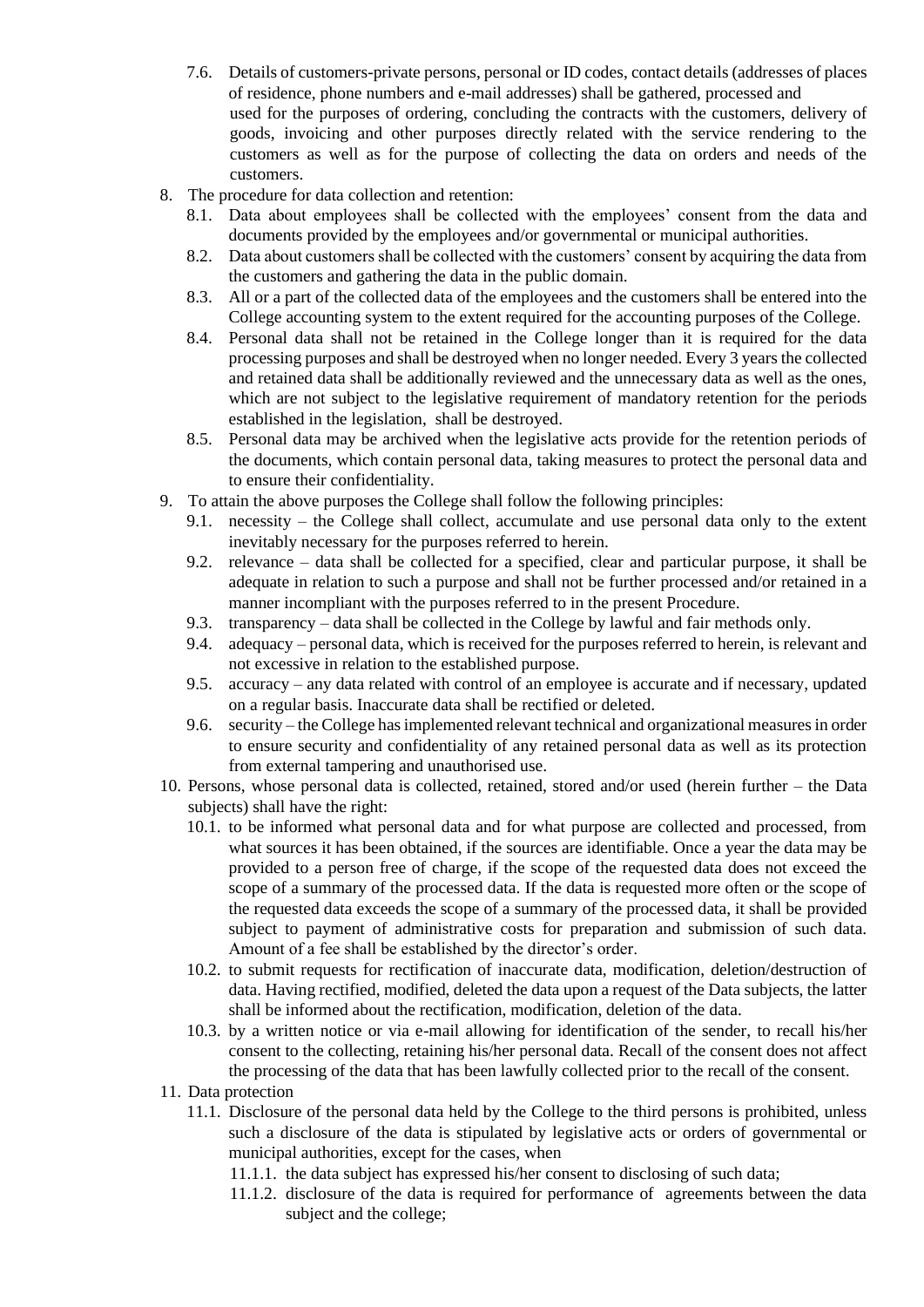- 11.1.3. it is required for recovery/ enforcement of debts from the data subject;
- 12. or if the data transmission is urgently needed and obtaining a consent of the data subject is not possible. – sumaišyta numeracija originale
	- 12.1. The data protection officers of the College, shall be responsible for the data processing, control, protection (by individual groups of employees). When performing his/her functions, the data protection officer of the College:
		- 12.1.1. shall control performance of the present Procedure;
		- 12.1.2. shall accept, analyse, perform and respond to requests of the Data subjects regarding familiarisation with the employees' data processed by the College, correction of inaccurate data, modification or destruction of such data as well as appeals against violation of the regulations of data collection and processing. Requests of the Data subjects for familiarisation with employees' data processed by the College, requests for submission of available personal data to the College, requests for rectification of incorrect data, modification or destruction of such data, as well as appeals against violation of the data collection and processing regulations shall be submitted to the Data protection officer in a written form or via e-mail, if the request submitted via email allows for identification of the data subject. Requests and appeals shall be decided no later than within 30 days as of the day of their submission and a reply to the request/appeal shall be given to the person who has submitted the request/appeal and/or to the Data subject;
		- 12.1.3. shall implement the data protection and confidentiality measures and shall control their performance;
		- 12.1.4. shall control and perform or charge with a task to perform a timely deletion of data when collection of the data is no longer required for the purposes provided in the Procedure or the Data subject recalls his/her consent to the data processing. Also, shall control that copies of documents containing personal data are destroyed in such a manner that to make authentication of such documents and retrieval of their contents impossible;
		- 12.1.5. shall notify the Data subject on breach of the data security if the breach may pose a threat to the rights of the Data subject;
		- 12.1.6. shall perform other functions provided by the present Procedure in order to ensure implementation of the provisions of the Procedure, its purposes and principles.
	- 12.2. The data protection officer of the College (authorised person) and all employees of the College appointed by an order of the director to process personal data or processing personal data as a result of their job functions shall observe the principle of confidentiality and shall keep any information related with the personal data, an access to which they have acquired in the course of performance of their job functions, as confidential, unless such information is in the public domain pursuant to the provisions of current legislation or other legislative acts. The obligation to maintain confidentiality of personal data shall survive the transfer to other job and the expiry/termination on whatever grounds of the labour or contractual relationships.
	- 12.3. The data protection officer of the College (authorised person) and all employees of the College working with the employees' data shall take measures to prevent an accidental or unlawful destruction, tampering, disclosure of the personal data, as well as any other unlawful processing or use, by keeping the documents and document files in a safe and appropriate manner and by avoiding making unnecessary copies. If an employee has doubts regarding reliability of the implemented security measures, he/she shall contact the data protection officer of the College, and the latter – the Head of the College in order to make an assessment of available security measures and, if necessary, to initiate acquisition and implementation of additional measures.
	- 12.4. A person responsible for computer maintenance (IT administration) must ensure that personal data files are not shared on other computers, and anti-virus software is updated at least once per week.
	- 12.5. At least once per month a person responsible for the computer maintenance (IT administration) shall make copies of the data files contained in the computers.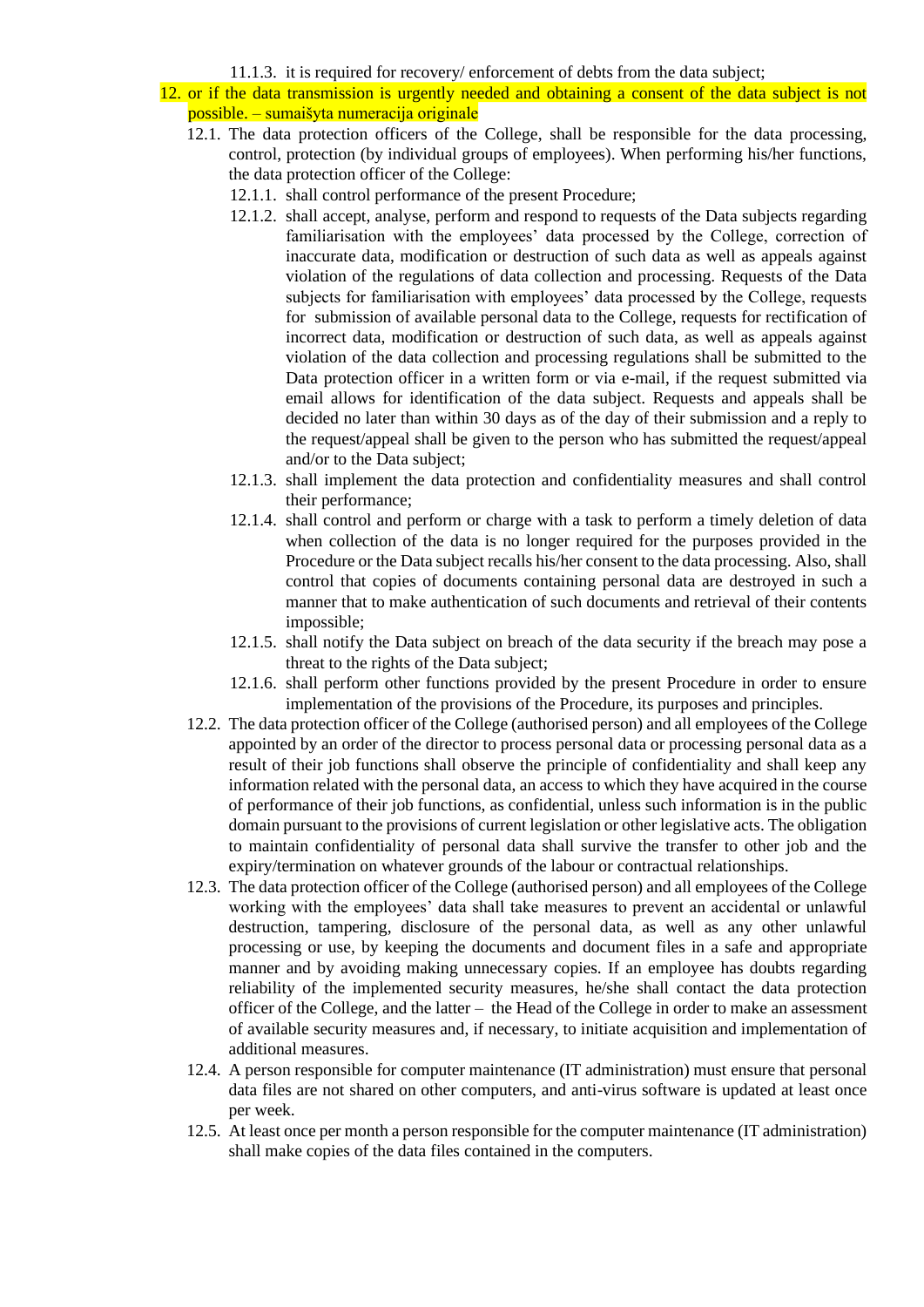# **SECTION IV MONITORING AND CONTROL OF THE WORK EQUIPMENT/FACILITIES AND THE WORKPLACE**

- 13. The College shall organize and carry out monitoring of the processes of use of the provided work equipment/facilities and exchange of professional (and in certain cases – personal or other) information carried out through electronic means of communication or otherwise.
- 14. When organizing the monitoring, the College shall apply the monitoring measures adequate to the intended purposes and only in the cases when it is impossible to attain the control and monitoring purposes by means that are less invasive to the employees' privacy.
- 15. The purposes of monitoring and control in the workplace:
	- 15.1. to protect confidential information of the College from its disclosure to the third persons.
	- 15.2. to protect personal data of the College customers and employees from unlawful transmission to the third persons.
	- 15.3. to protect the College information systems from hacking, data thefts, viruses, harmful websites, malicious software, infringement of copyrights through the College equipment and the internet access.
	- 15.4. to protect the College property and to ensure security of people within the College premises or territory.
	- 15.5. to protect the proprietary interests of the College and to ensure performance of the work duties.
- 16. To attain the above mentioned purposes, the College shall follow the following principles:
	- 16.1. necessity prior to applying the forms of employee control as described herein, the College shall make sure that the intended form of control is inevitably necessary for attainment of the established purposes.
	- 16.2. relevance data is collected for an established, clear and particular purpose and shall not be further processed and/or retained in a manner that is in conflict with the purposes specified in the present Procedure.
	- 16.3. transparency any secret video, e-mail, internet surveillance or monitoring of the software use in the College is prohibited except for the cases when such a surveillance is permitted by laws or when pursuant to the laws such actions of the College are permitted in order to detect violations in the workplace.
	- 16.4. adequacy personal data, which is obtained through the process of control referred thereto, is relevant and not excessive in relation to the established purpose.
	- 16.5. accuracy and data retention any data related with the employee control is accurate, is subject to regular updating, if necessary, and shall be lawfully retained for no longer than it is necessary.
	- 16.6. security the College has implemented respective technical and organisational measures in order to ensure that any retained personal data is secure and protected from external tampering.
- 17. For the purposes referred to in the Procedure and following the principles laid out in the Procedure, the following measures are implemented in the College:
	- 17.1. use of software to track location of the vehicles owned and used by the College;
	- 17.2. use of software to automatically keep records of the employees' internet browsing history, which shall be retained for 6 months/years. The retained data of the employees' browsing history shall not be subject to continuous monitoring, they shall be reviewed only in the event of a reasonable suspicion of violation of laws or an employee's duties and only to the extent related to eventual violation.
	- 17.3. the College may check the contents of the communication programmes (e.g.: Skype, Viber, Messenger, Facebook, Instagram, etc.) in the computers and telephones assigned to employees, other e-communication and internet browsing history to the extent required for effectuation of the purposes provided in the present Procedure and to the extent necessary to ensure that the work equipment/facilities of the College are not used for the purposes and for the performance of the tasks unrelated with the job functions of an employee.
	- 17.4. the College, without a separate warning, may restrict access to particular websites, communication programmes or software. If the above measures are insufficient, the College may for the purposes specified herein check how an employee complies with the requirements on use of the College e-mail and internet resources, when investigating incidents/violations, as well as may submit the equipment used by the employees to the third persons for the purpose of investigation.
	- 17.5. the College, having put a visual warning sign, may install video surveillance devices within the College premises and/or territory.